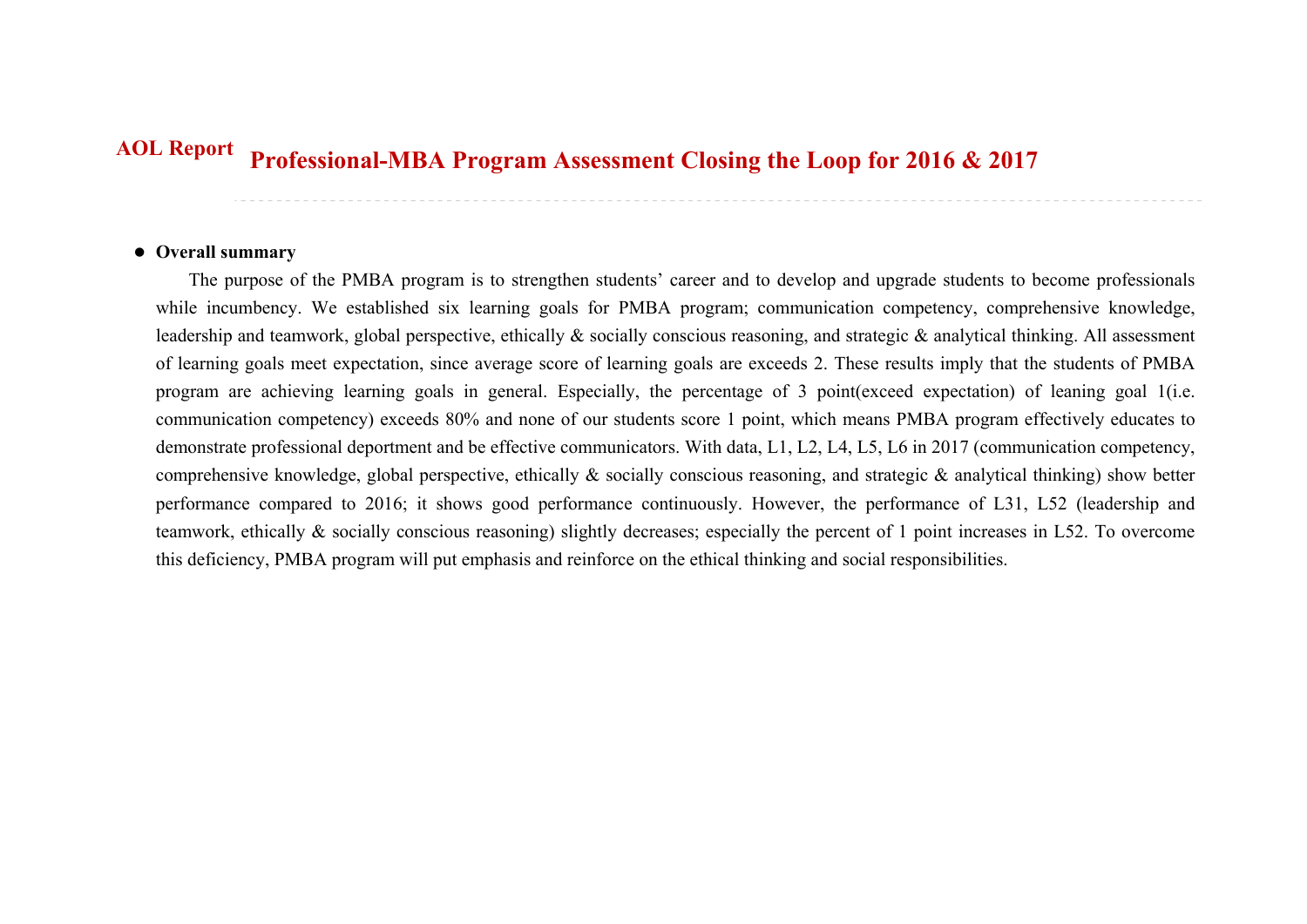## **Assessment**

| <b>Learning Goal</b>              | <b>Learning Objectives</b>                             | Course            |              |        | Performance | <b>Result</b>   |                                                                                                 |
|-----------------------------------|--------------------------------------------------------|-------------------|--------------|--------|-------------|-----------------|-------------------------------------------------------------------------------------------------|
|                                   |                                                        |                   | Level $(\%)$ |        |             | Date            |                                                                                                 |
|                                   |                                                        |                   | 3point       | 2point | 1point      | <b>Measured</b> |                                                                                                 |
| (L1) Communication<br>competency: | (L11) Our students will                                |                   | 80.2%        | 19.8%  | $0\%$       | 2016Fall        | The communication skill of our                                                                  |
| Our graduates will<br>demonstrate | produce professional<br>business documents             | PMBA520 Marketing | 92.5%        | 7.5%   | 0%          | 2017Spring      | students in 2017 has been<br>increased compared to 2016.<br>Also, none of our students scored 1 |
| professional<br>deportment and be | (L12) Our students will<br>deliver effect presentation | PMBA520 Marketing | 79.8%        | 20.2%  | $0\%$       | 2016Fall        | point in 2016 and 2017 in a row.<br>Our students exceed expectations                            |
| effective<br>communicators.       | accompanied with proper<br>supplements                 |                   | 88.6%        | 11.4%  | 0%          | 2017Spring      | of learning objectives.                                                                         |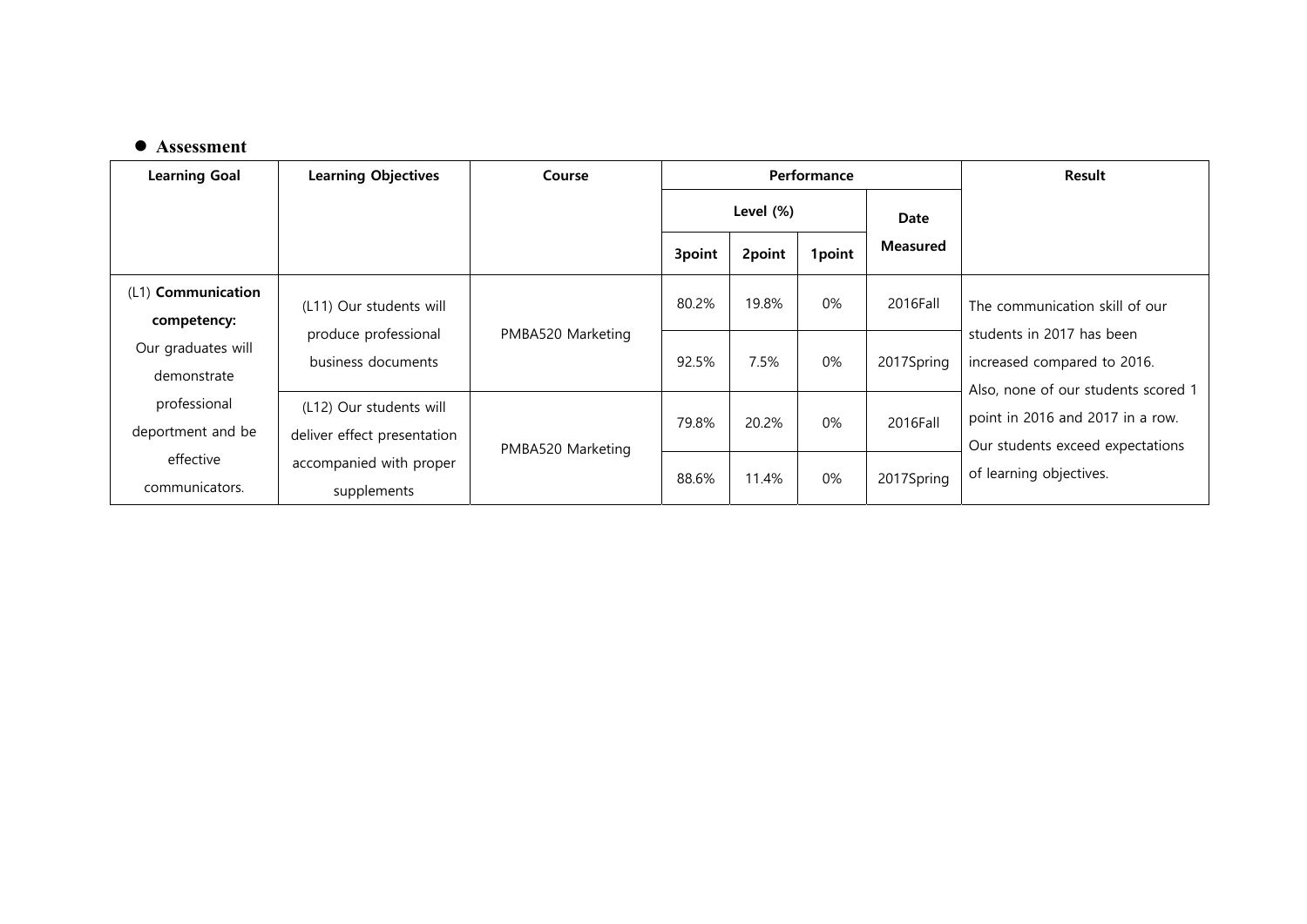| <b>Learning Goal</b>                                              | <b>Learning Objectives</b>                                         | Course                           |           |        | Performance | Result          |                                                                                                    |
|-------------------------------------------------------------------|--------------------------------------------------------------------|----------------------------------|-----------|--------|-------------|-----------------|----------------------------------------------------------------------------------------------------|
|                                                                   |                                                                    |                                  | Level (%) |        |             | Date            |                                                                                                    |
|                                                                   |                                                                    |                                  | 3point    | 2point | 1point      | <b>Measured</b> |                                                                                                    |
| (L2) Comprehensive<br>knowledge:                                  | (L21) Our students will<br>acquire the understanding               | PMB514 Principle of<br>Economics | 56.3%     | 37.5%  | 6.3%        | 2016Fall        | The evaluated course is changed<br>from 'Principle of Economics' to                                |
| Our graduates will<br>have a knowledge of<br>the functional areas | of the functional areas and<br>required business analysis<br>tools | PMB678 Management<br>Accounting  | 85.8%     | 14.2%  | 0%          | 2017Fall        | 'Management Accounting' due to<br>curriculum change. Our students<br>show great improvements in L2 |
| and the ability to apply<br>this knowledge to                     | (L22) Our students will<br>identify and diagnose                   | PMB514 Principle of<br>Economics | 54.2%     | 37.5%  | 8.3%        | 2016Fall        | compared to 2016.                                                                                  |
| actual problems                                                   | management problems                                                | PMB678 Management<br>Accounting  | 85.6%     | 14.4%  | 0%          | 2017Fall        |                                                                                                    |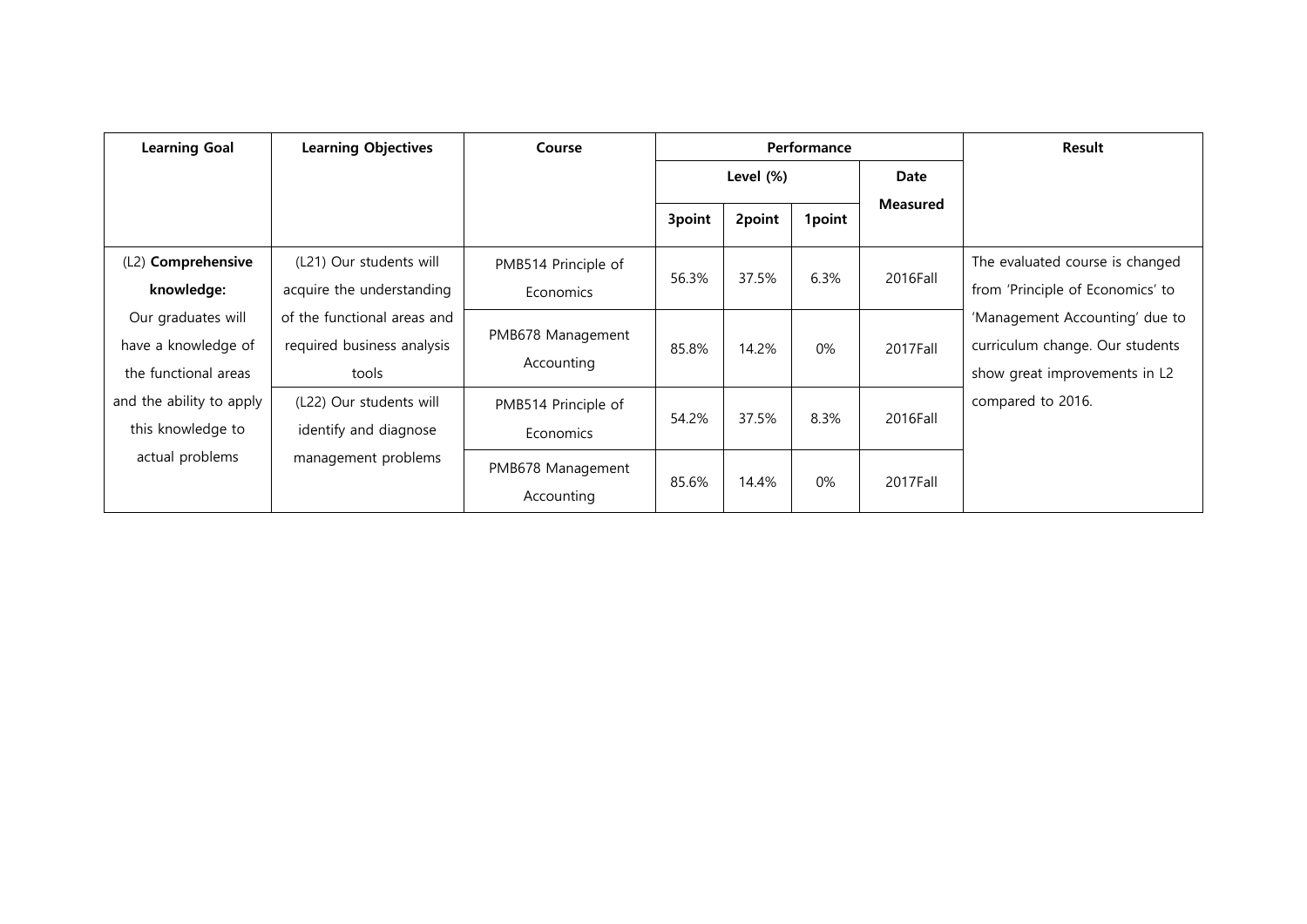| <b>Learning Goal</b>   | <b>Learning Objectives</b>  | Course            |              |        | Performance | Result          |                                    |
|------------------------|-----------------------------|-------------------|--------------|--------|-------------|-----------------|------------------------------------|
|                        |                             |                   | Level $(\%)$ |        |             | Date            |                                    |
|                        |                             |                   | 3point       | 2point | 1point      | <b>Measured</b> |                                    |
| (L3) Leadership and    | (L31) Our students will     |                   | 80.8%        | 17.9%  | 1.3%        | 2016Fall        | Our students show improvements     |
| Teamwork:              | have high-performance       | PMBA520 Marketing |              |        |             |                 | in building a team (i.e. L32).     |
| Our graduates will be  | leadership skill            |                   | 75%          | 24%    | 1%          | 2017Spring      | However, the percent of 3 points   |
| able to work and lead  | (L32) Our students will     |                   |              |        |             |                 | decreases in having high-          |
| effectively in a team- | know how to build a team    |                   | 66.7%        | 33.3%  | 0%          | 2016Summer      | performance leadership skill (i.e. |
| based environment      | successfully in competitive | PMB560 Financial  |              |        |             |                 | L31). To overcome this deficiency, |
|                        | environment                 | Accounting        |              |        |             |                 | the program will focus on          |
|                        |                             |                   | 75%          | 25%    | $0\%$       | 2017Fall        | enhancing the leadership skill     |
|                        |                             |                   |              |        |             |                 | related with L31.                  |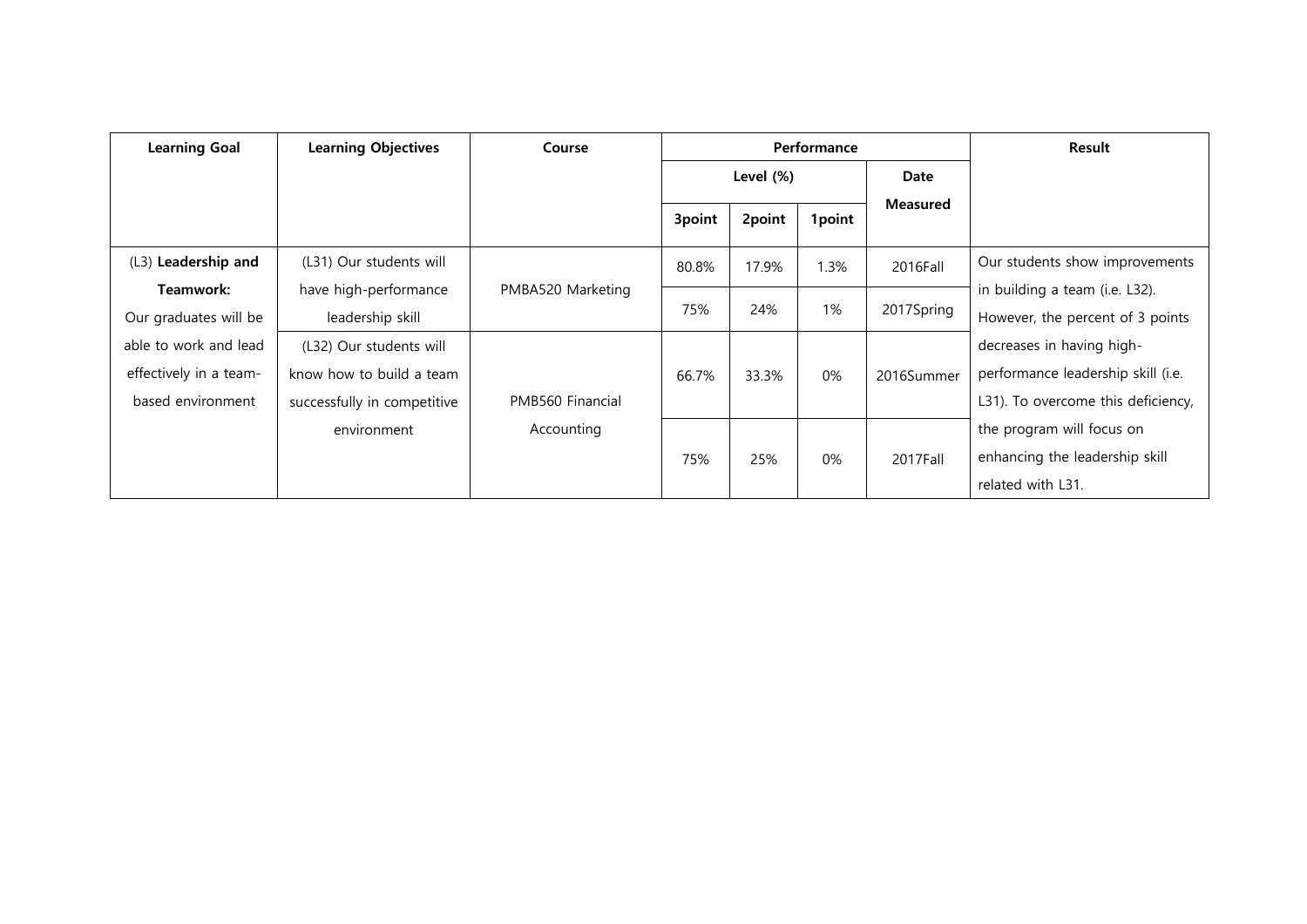| <b>Learning Goal</b>                                | <b>Learning Objectives</b>                                                                                 | Course                              |        |           | Performance | Result          |                                                                                                                          |
|-----------------------------------------------------|------------------------------------------------------------------------------------------------------------|-------------------------------------|--------|-----------|-------------|-----------------|--------------------------------------------------------------------------------------------------------------------------|
|                                                     |                                                                                                            |                                     |        | Level (%) |             | Date            |                                                                                                                          |
|                                                     |                                                                                                            |                                     | 3point | 2point    | 1point      | <b>Measured</b> |                                                                                                                          |
| $(L4)$ Global<br>perspective:<br>Our graduates will | (L41) Our student will<br>understand global business<br>issues and relate current                          | PMB514 Principle of<br>Economics    | 56.3%  | 43.8%     | $0\%$       | 2016Fall        | Students well understand global<br>business issues compared to 2016.<br>The percent of 3 points highly                   |
| have a global<br>perspective.                       | issues to emerging<br>business opportunities                                                               | PMB678 Management<br>Accounting     | 81.7%  | 18.3%     | $0\%$       | 2017Fall        | increased and none of our<br>students scored 1 point during                                                              |
|                                                     | (L42) Our students will<br>have command of business<br>English or other language<br>of major global market | PMB590 Cross Cultural<br>Management | 77.8%  | 22.2%     | 0%          | 2016Summer      | past two years. These results<br>mean that curriculum of the PMBA<br>program has strengthened<br>students to have global |
|                                                     |                                                                                                            |                                     | 96.1%  | 3.9%      | $0\%$       | 2017Summer      | perspectives.<br>(The evaluated course is changed<br>from 'Principle of Economics' to<br>'Management Accounting'.)       |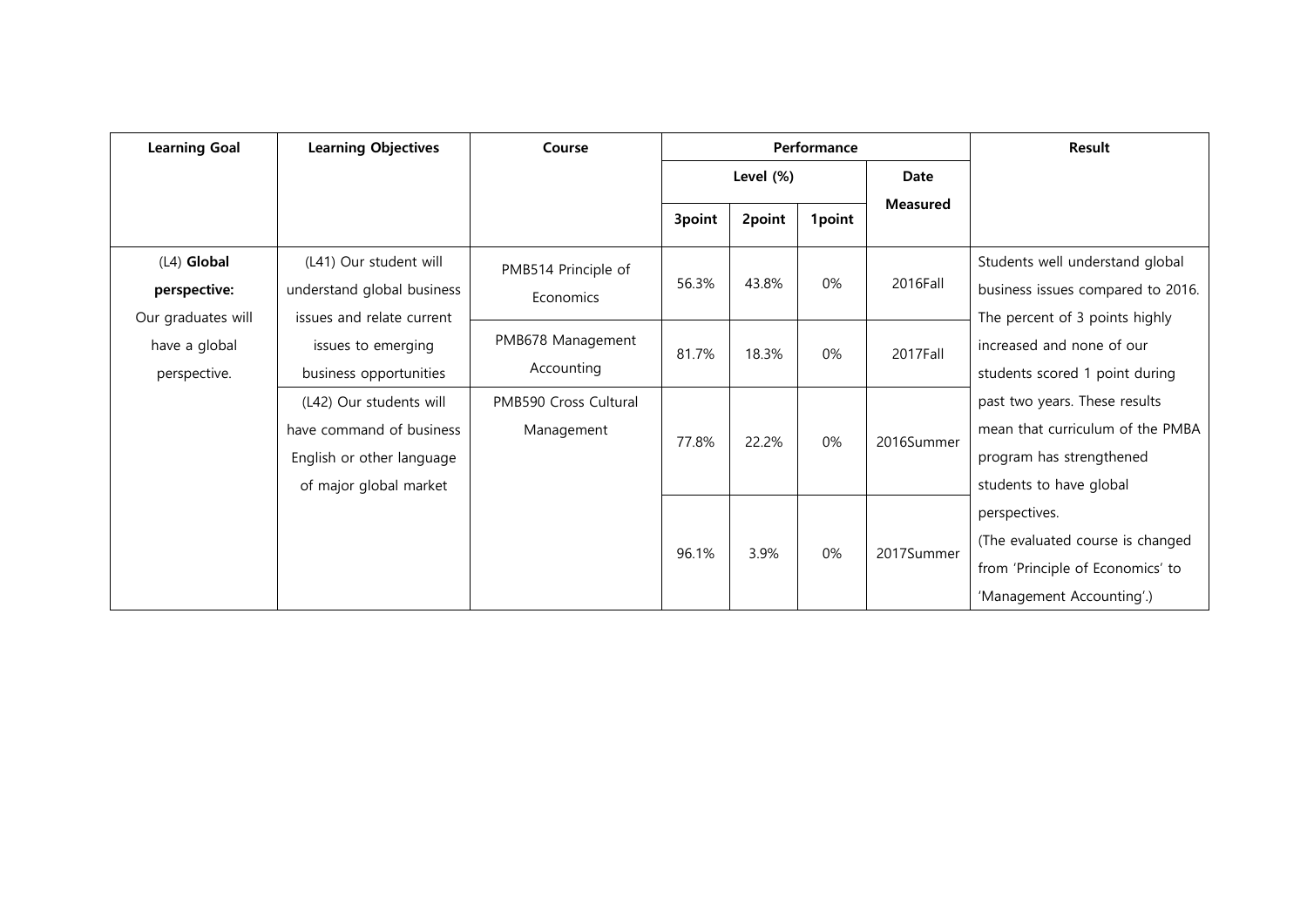| <b>Learning Goal</b>      | <b>Learning Objectives</b>  | Course            |           |        | Performance | <b>Result</b>   |                                       |
|---------------------------|-----------------------------|-------------------|-----------|--------|-------------|-----------------|---------------------------------------|
|                           |                             |                   | Level (%) |        |             | Date            |                                       |
|                           |                             |                   | 3point    | 2point | 1point      | <b>Measured</b> |                                       |
|                           |                             |                   |           |        |             |                 |                                       |
| (L5) Ethically &          | (L51) Our student will      | PMBA520 Marketing |           |        |             |                 | Compared to 2016, the percentage      |
| <b>Socially Conscious</b> | identify ethical and social |                   | 70%       | 30%    | 0%          | 2016Fall        | of 3 point (exceed expectation) in    |
| <b>Reasoning:</b>         | dilemma and be able to      |                   |           |        |             |                 | L52 decreased in 2017 while the       |
| Our graduates will        | recognize and evaluate      |                   |           |        |             |                 | percentage of 3 point (exceed         |
| understand the gravity    | alternative courses of      |                   | 90.7%     | 9.3%   | 0%          | 2017Spring      | expectation) in L51 highly            |
| of ethical behavior and   | action                      |                   |           |        |             |                 | increased. But the ethical            |
| corporate social          | (L52) Our students will     | PMBA520 Marketing |           |        |             |                 | perspective of PMBA students is       |
| responsibility            | know the professional       |                   | 91%       | 9%     | 0%          | 2016Fall        | generally high. PMBA program will     |
|                           | code of conduct within      |                   |           |        |             |                 | put emphasis on the ethical           |
|                           | their discipline            |                   | 78.8%     | 19.2%  | 1.9%        | 2017Spring      | thinking and social responsibilities. |